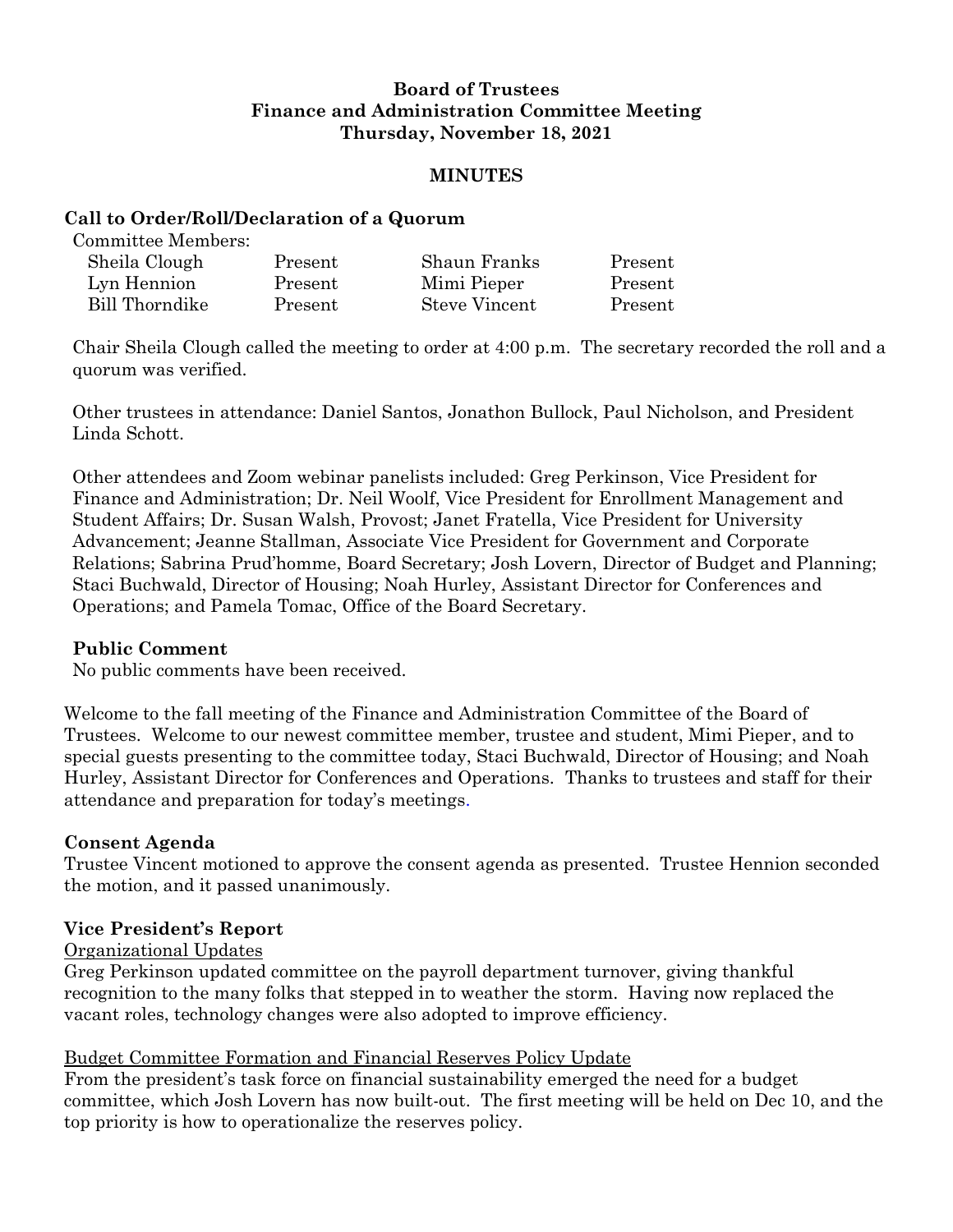## HECC Update

The Higher Education Coordinating Commission's (HECC) Funding and Achievement subcommittee is focused on HECC's strategic roadmap. The outlook is good for the revenue forecast from the state. The Student Success and Completion Model (SSCM) chart provided is a good reminder for trustees and concisely summarizes the three different categories of funding, the data, and then other calculations. Chair Clough remarked that this makes a handy reference item for the future and should be included in new trustee orientation.

## Federal Relief Funding

Mr. Perkinson shared the federal relief chart showing dollars that have flowed from the various awards and highlighting the difference between the institutional portion of funding and the direct aid to students. The administration has drawn down federal dollars and the detail of how the proposal to allocate the institutional dollars will be shown later in the pro forma.

Responding to Chair Clough, Mr. Perkinson replied that no additional phases of the CARES act funding have been seen yet, only what is illustrated in the meeting materials.

## **Action, Information and Discussion Items**

## Enrollment Update and Revenue Forecast

Dr. Neil Woolf said the national enrollment picture is down, which is more concerning for freshmen, and will impact SOU in the next few years. HECC just released 4th-week data, showing a sharp dive for community colleges, flat enrollment for Oregon Public Universities (OPUs), and the full-time equivalent/student credit hours (FTE/SCH) funding shows precipitous declining enrollment. During the past few years, the Technical Regional Universities (TRUs) have jockeyed for the largest enrollment, but SOU is now the largest TRU by headcount. In looking at high school graduates going to college, Oregon ranks  $41<sup>st</sup>$  in the nation. Responding to Chair Clough's inquiry on underrepresented students, Dr. Woolf replied that SOU is incentivized to capture these Oregon students. Higher education is still something the more well-to-do have access to, but Dr. Woolf noted that there is still a high proportion of funding available for students. He further responded that students with \$0 expected family contribution are the neediest and receive the highest amounts of the federal funding distributions.

Dr. Woolf also discussed graduate enrollment, decreases in the enrollment of students continuing from fall 2020 to 2021, returning students who got recruited back, and non-admitted student enrollment including the effects of the fires on Advanced Southern Credit (ASC). He also discussed the return to normal of international student numbers, the loss of California students from that state's university investments, and that by race/ethnicity, these students, nationally, have been impacted [during the pandemic] at higher rates. Responding to Chair Clough, Dr. Woolf said the actions the administration takes to help with barriers for these students is always financial leveraging, applying it to a more diverse student range, and then applying those leveraged college scholarship awards. Additionally, more support services have been provided as well. Overall though, mixed message is headcount is up by 0.8 percent, but with some students only taking one or two classes, it affects FTE and SCH most.

The fall funnel for 2022 shows some nice early returns and has expanded the capacity with demand builder, increasing the prospective pool and seeing good numbers in admissions. Budget Forecast and Review of Pro Forma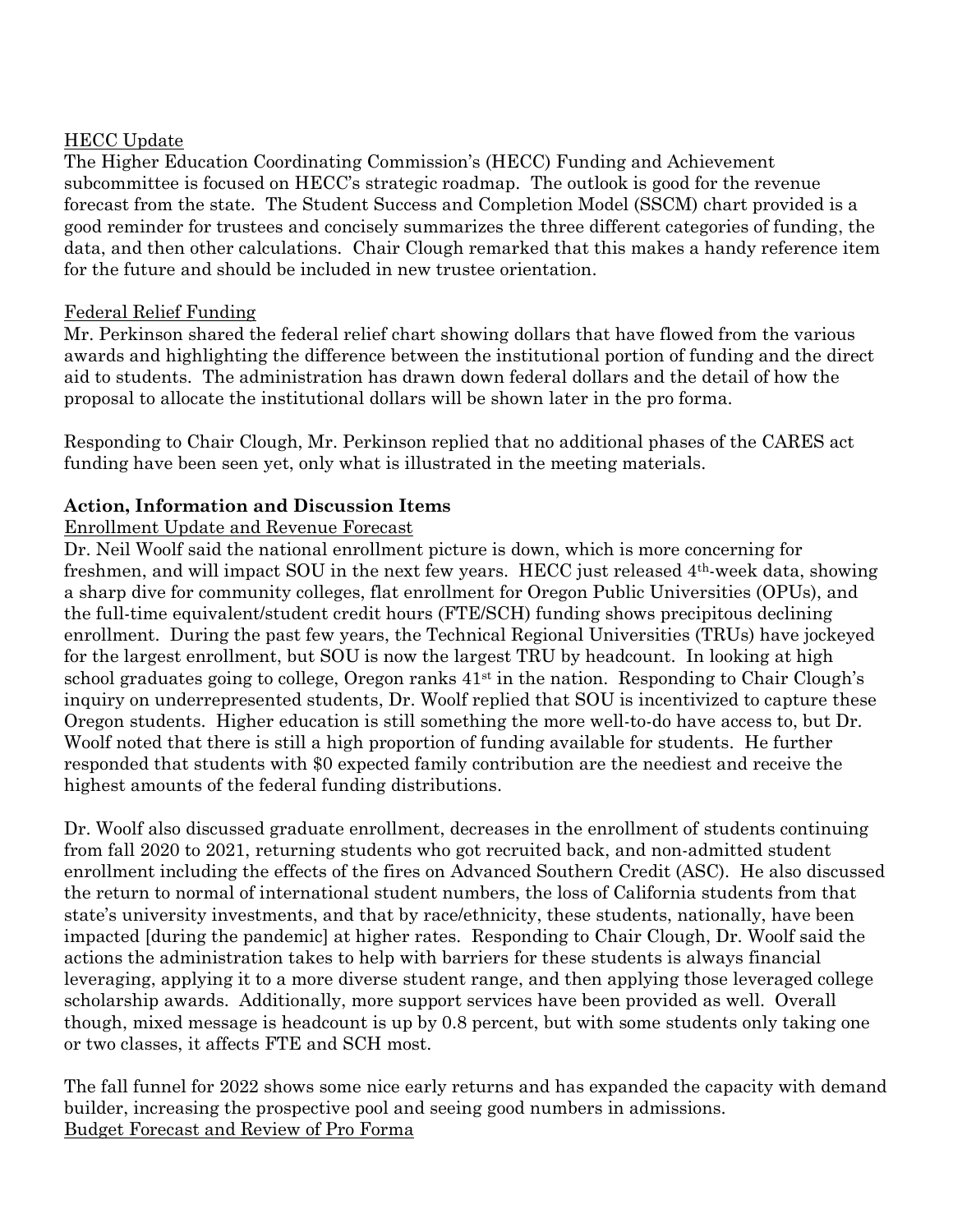Connecting this item to enrollment, Josh Lovern showed the sharp decline of SCH in the last few years, and Mr. Perkinson reminded the trustees that since SCH generates revenue, this shows the impact on revenue.

Chair Clough informed the trustees that because there was no meeting in October and the team saw what was happening with enrollment, President Schott engaged Vice Chair Bullock, Board Chair Santos, and Trustee Clough into a conversation to assure these board leaders that the administration is working diligently and proactively and to ask for thoughts on what SOU might like to see as a board. Vice Chair Bullock acknowledged looking at university infrastructure to ensure the appropriate management of infrastructure for the students that are being served.

Board Chair Santos and Trustee Clough met in a separate session to talk about some available levers, but likely not a single lever to fix and put the university on the right track. The institution was encouraged to think about the various revenue and expense levers that could be pulled. The fund balance is important to the board. Knowing that federal funds are available, a decision was made to save as much of that as possible for a rainy day, as it is not uncommon for an organization to see some financial headwinds. The university is not in a panic stage and will not make changes that harm strategic directions nor make short-term decisions. Board Chair Santos added the takeaway was that the budget needs to be right-sized, and not be overly optimistic or pessimistic, but realistically look at and discuss the available opportunities.

Mr. Perkinson went over the assumptions, saying the revenue projections are softer than those shown in June. The building fee debt service—which is the \$1M that was borrowed from that fund to ride through liquidity challenges a few years ago—will be exhausted in 2032. The health of that fund will continue to be monitored, but may need to be modulated later. The other highlighted area is of labor expenses; assumptions are that vacant positions are backfilled, but one lever is to delay filling positions. Miscellaneous revenue was increased due to the ballooning of student loans debt liability, as the administration chose not to charge interest or late fees to provide grace for students, and now this liability will be about twice the normal amount. It is an unintended consequence of the pandemic and may need to be a future write-off. The last item is the reduction of housing ground lease income since occupancy went down to about 25 percent and the normal revenue of \$600-800K was not realized.

Mr. Lovern explained the assumptions for the coming biennium, with an update for SSCM now configured into the model. The tuition increase is an assumption—not a decision made—of 4.99 percent for each of the next three years. Labor expenses show an increase of 3 percent, with actual rates to be determined by contract negotiation outcomes. When seeking state funding, the state requests a mandatory upgrade to the supplies and services (S&S) budget to achieve the continuing service level (CSL); the state came back at 5.4 percent, with a return to 2.25 percent for the future years. This increase is due to supply chain issues resulting from the pandemic. Public Employee Retirement System shows an increase of 3.4 percent and for Public Employees Benefits Board it's 3.2 percent for CSL.

Responding to Trustee Vincent, Mr. Lovern replied that a CSL working group headed by the Oregon Council of Presidents recommended a 5.4 percent increase to S&S. Mr. Perkinson added that from a process perspective, this data will inform the combined funding request to the HECC that becomes the agency requested budget, which is a lengthy process.

President Schott reviewed the financial guidelines by which the administration is operating in the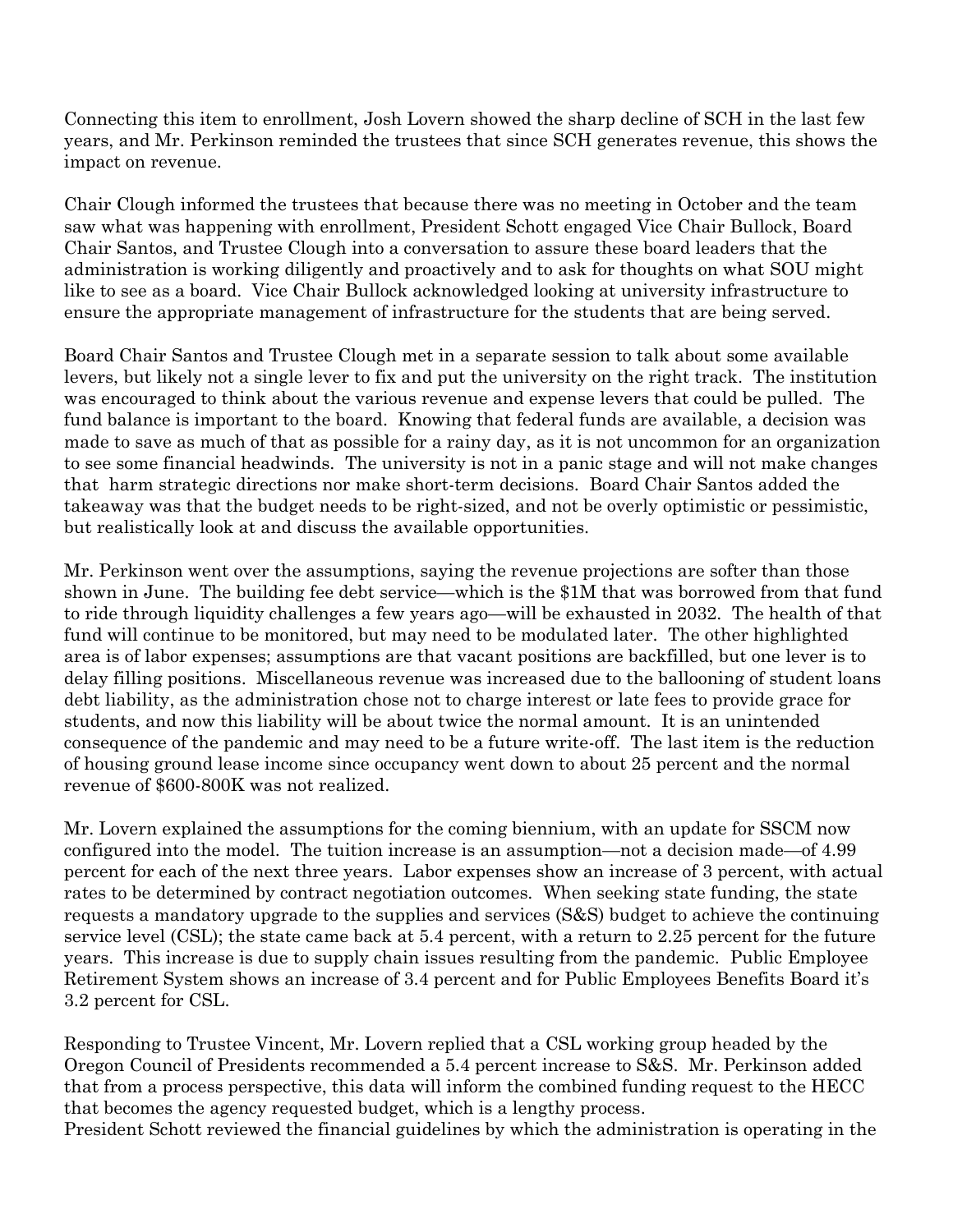Short Term. These are: 1) Allocate federal relief funding to provide the new President time to analyze, plan, and implement; 2) Continue to leverage investments aimed at the strategic increase of enrollment; 3) Identify and balance the expense and revenue levers, then develop a plan. The long term goal would be to construct a budget true to the expected student population without losing talent.

Mr. Perkinson said the first pro forma is shown with no aid, to show a realistic view of the financial condition. Back in June, the administration expected to close the FY at \$8.8M but closed at \$7.8M, due to compensated absences of less vacation usage that resulted in a higher liability. Another highlight is what was added to the bottom which is days of operations to make visible that if the university does nothing, there is only half of a month of run time, which is clearly not wanted. Next, the same picture is shown with the addition of \$3.3M in federal aid and the notion of creating decision space for the new president by splitting the \$9.9M of federal aid into three years. The \$1M represents the expected savings that can be driven by pulling some levers, bringing the KPI up to almost 12 percent, which provides about 1.5 months of run time.

Mr. Perkinson reviewed the cost levers to help create "runway," or decision space, which could include a continuation of the austerity measures from January of 2020. There is pain in not backfilling positions but can be managed at the VP level. Responding to Trustee Vincent, Mr. Perkinson replied that voluntary furloughs, for example, would let managers exercise reductions from full time down to 80-90 percent with an amendment to the HR contract. Chair Clough said it is fair to say that as the team is looking toward these savings, to monitor with an equity lens, any unintended consequences that could possibly harm SOU's underserved students, which Mr. Perkinson agreed with and said it's part of the research and conversations.

Responding to Trustee Vincent who was impressed with incoming President Bailey's purchase power agreements and asked how SOU could utilize its land, Mr. Perkinson said that the lens is wide open, pointing to the example of possibilities at the Cascades site. Mr. Perkinson encouraged thinking of revenue as a three-legged stool of state and federal funding; tuition and fees; and gifts, grants, and partnerships. He also said the administration believes opportunities should be more aggressively pursued in the future for additional sources of revenue.

The committee concluded the pro forma discussion noting that the university is recovering from the pandemic, and the path forward is continued austerity. Transparency with the campus is critically important.

## Facilities and Capital Projects Updates

The first highlight is Britt Hall and looking forward to a tour when Phase 1 is complete. Planning is underway for the Cascades building demolition, SOU received the Architecture & Engineering proposal for Central Hall and planning is underway for 'swing space', with some cost escalations that will bring the approved \$6M project to over \$10M. Regarding the Master Plan, Phase 1 of updating existing conditions is complete and Phase 2 is in the planning/acquisition phase. Additionally, Mr. Perkinson is pleased with the recent work of the Native American Studies (NAS) student sustainability proposal of a Learning Garden adjacent to the Science building. This also includes the development of a cultural center that supports Native American programs.

## University Properties Task Force Update

VP Perkinson updated the committee on the current status of the work the task force started last